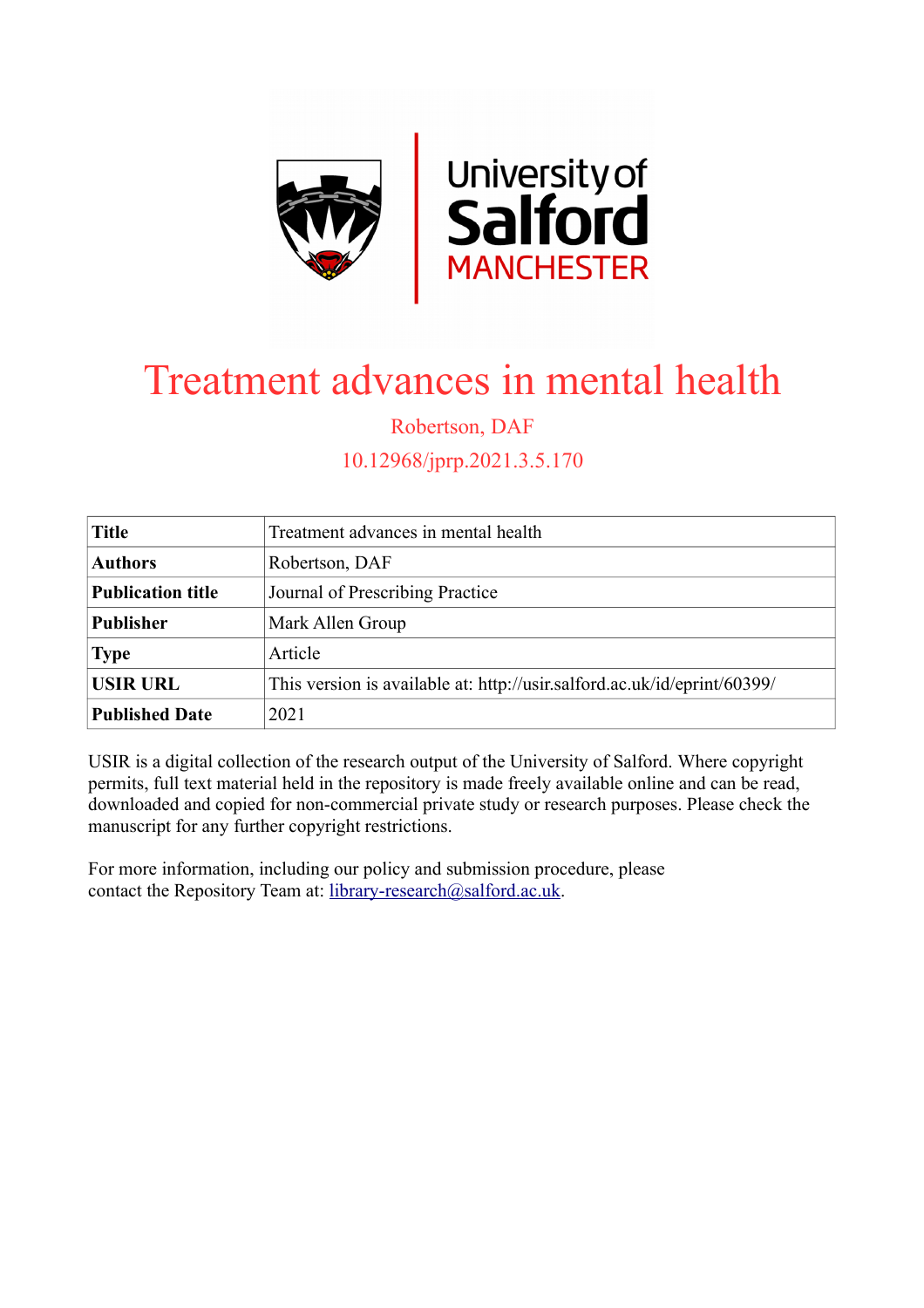### Research Round Up- Treatment Advances in Mental Health

### Introduction

The last research round up provided you with a review of antimicrobial prescribing practices in patients being treated for SARS-CoV-2 either the use of these for COVID-19 itself or for detected secondary infection. This month we are going to look at some interesting and applicable advances in the area of treatment of bipolar disorder, depression and anxiety. Some very new research is examined, and implications reviewed and some of the other papers are in areas of interest to mental health practitioners and those in other fields who may come across mental health conditions during their normal practice.

# Trial of Psilocybin versus Escitalopram for Depression

## **<https://www-nejm-org.salford.idm.oclc.org/doi/pdf/10.1056/NEJMoa2032994?articleTools=true>**

This phase 2, double-blind, randomized, controlled trial involving patients with long-standing, moderate-to-severe major depressive disorder was conducted over a 6-week period and compared the traditionally used antidepressant drug escitalopram with psilocybin. Patients were assigned in a 1:1 ratio to receive two separate doses of 25 mg of psilocybin 3 weeks apart plus 6 weeks of daily placebo (psilocybin group) or two separate doses of 1 mg of psilocybin 3 weeks apart plus 6 weeks of daily oral escitalopram (escitalopram group); all the patients received psychological support. The trial was conducted by researchers at Imperial College London.

The psychedelic compounds and psilocybin occur naturally in the psychoactive psilocybe genus of mushrooms. As with other traditional psychedelic substances, the main effects of psilocybin occur through serotonin (5-HT2A) receptor agonism, which is part of a pathway implicated in depression. Psilocybin may have antidepressant properties, but direct comparisons between psilocybin and established treatments for depression were lacking prompting the authors to conduct this trial.

The primary outcome measure was the change from baseline in the score on the 16-item Quick Inventory of Depressive Symptomatology–Self-Report (QIDS-SR-16: scores range from 0 to 27, with higher scores indicating greater depression) at week 6. There were 16 secondary outcomes measured, including QIDS-SR-16 response (defined as a reduction in score of >50%) and QIDS-SR-16 remission (defined as a score of ≤5) at week 6.

Men and women between the ages of 18 and 80 years were recruited formally through trial networks. In total of 59 patients were enrolled; 30 were assigned to the psilocybin group and 29 to the escitalopram group. Randomization (performed with the use of a random-number generator) was implemented by staff members who were not part of the research team. The mean scores on the QIDS-SR-16 at baseline were 14.5 in the psilocybin group and 16.4 in the escitalopram group. The changes in the scores from baseline to week 6 were −8.0 in the psilocybin group and −6.0 in the escitalopram group. A QIDS-SR-16 response occurred in 70% of the patients in the psilocybin group and in 48% of those in the escitalopram group. QIDS-SR-16 remission occurred in 57% and 28%, respectively. Other secondary outcomes generally favoured psilocybin over escitalopram. The incidence of adverse events was similar in the trial groups.

Based on changes in scores, this trial did not show a significant difference in antidepressant effects between psilocybin and escitalopram in a selected group of patients. Secondary outcomes generally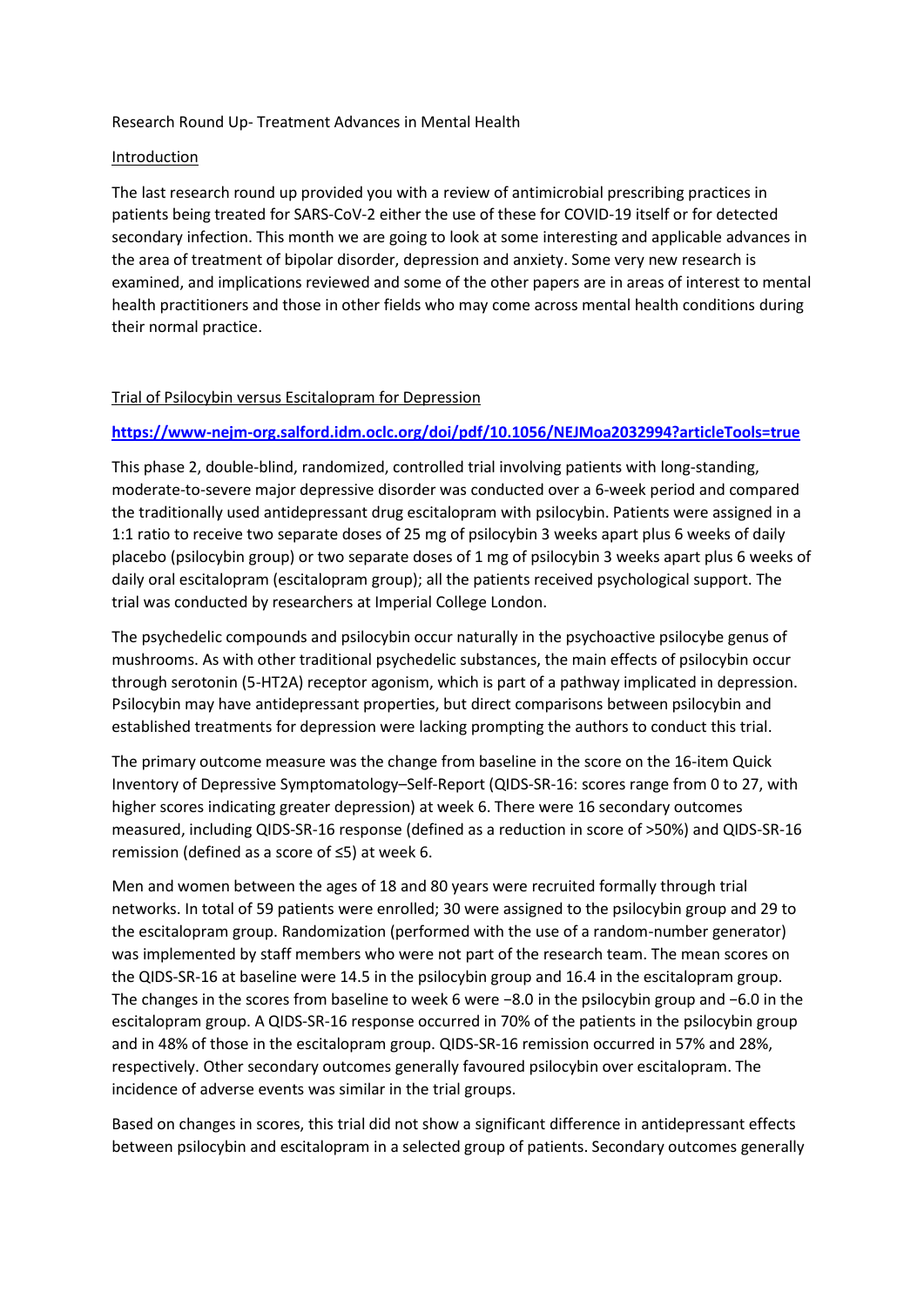favoured psilocybin over escitalopram. The authors conclude from these that larger and longer trials are required to compare psilocybin with established antidepressants.

Carhart-Harris, R., Giribaldi, B., Watts, R., Baker-Jones, M., Murphy-Beiner, A., Murphy, R., Martell, J., Blemings, A., Erritzoe, D., & Nutt, D.J. (2021) *Trial of Psilocybin versus Escitalopram for depression* New England Journal of Medicine: 384;15, 1402-1411

# New Fathers' Perinatal Depression and Anxiety—Treatment Options: An Integrative Review

# **<https://journals.sagepub.com/doi/pdf/10.1177/1557988316669047>**

This review of the available literature around perinatal depression and anxiety in new fathers was conducted with the aim of summarising the current understanding of the condition and any treatment programs specifically designed for fathers with perinatal depression. Thirteen articles were included in this review after a systematised search process and inclusion criteria were employed. Areas reviewed included detection, diagnosis, prevalence and therapeutic interventions including talking and pharmacological approaches.

More than 10% of fathers experience depression and anxiety during the perinatal period, but paternal perinatal depression (PPND) and anxiety have received less attention than maternal perinatal mental health problems. The evidence presented suggested a lack of support and of specifically tailored treatment options for men having trouble adjusting to the transition to fatherhood. Of the limited options available, cognitive behavioural therapy, group work, and blended delivery programs, including e-support approaches appear to be most effective in helping fathers with perinatal depression and anxiety with antidepressant medication having a similar effect when used.

The authors conclude that further research is needed to address the adoption of specific models of care to encourage fathers' help-seeking behaviour. Inclusion of male-specific requirements into support and treatment options can improve the ability of services to engage new fathers. Psychotherapeutic intervention could assist men adjusting to the role of father, including male identity and role expectations.

O'Brien, A.P., McNeil, K.A., Fletcher, R., Conrad, A., Wilson, A.J., Jones, D., & Chan, S.W. (2017) *New Fathers' Perinatal Depression and Anxiety—Treatment Options: An Integrative Review* Mental Health & Wellbeing: Vol. 11(4) 863–876

Efficacy of cariprazine in bipolar I depression across patient characteristics: a post hoc analysis of pooled randomized, placebo-controlled studies

### <https://www.ncbi.nlm.nih.gov/pmc/articles/PMC7846289/pdf/icp-36-76.pdf>

This RCT aimed to investigate the effects of the drug cariprazine in patients with bipolar disorder. The authors wanted to see if its efficacy varied dependant on patient demographics such as age, sex, race, BMI, duration of illness, disease severity and whether patients had received prior medication for bipolar disorder. Cariprazine is a broad-spectrum dopamine antagonist/partial agonist (DAPA) drug, more commonly used in the UK in the treatment of psychosis such as schizophrenia. This review of 3 trials using cariprazine pooled data from all 3 RCT, placebo-controlled trials. The outcome measure used was the Montgomery-Åsberg Depression Rating Scale (MADRS).